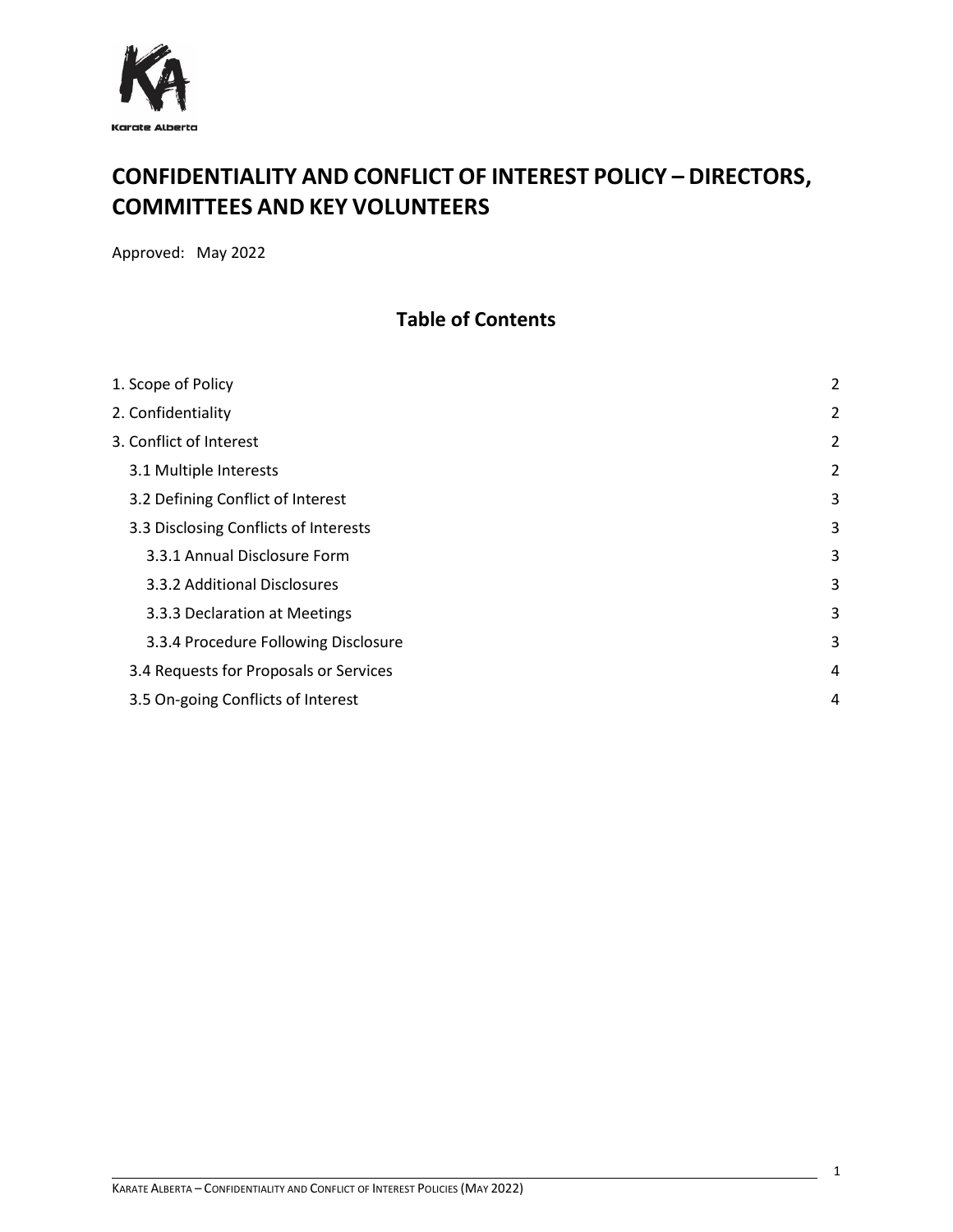

## <span id="page-1-0"></span>**1. Scope of Policy**

This policy refers to Karate Alberta ("the Association") elected and appointed Directors, members of committees, provincial team coaches and management, appointed officials and other key volunteer appointees, as these are positions of authority or influence, and have decision-making responsibility in the Association including but not limited to the areas of finance, policies, services, programs, athletes, event calendars, competition rules & regulations, team selection, further appointments, vendors and suppliers.

This policy shall be made available to every elected or appointed person prior to their agreeing to the position, so that they understand the ramifications and effect. The policy will also be posted on the Karate Alberta website.

## <span id="page-1-1"></span>**2. Confidentiality**

Premature or inappropriate release of Board or Committee discussions or decisions can be harmful to the work of the Association and to any persons mentioned or involved. Review of reports, documents and participation in discussions are all part of the roles affected by this policy.

Unless disclosed in published minutes or documents, or allowed by policy or bylaws, information presented to and discussed by Directors and Committee members, or other appointees at or between meetings in the course of their duties is confidential and should not be divulged to other parties.

- 1. When any decision is made, the Board or Committee will also decide how and when disclosure of the decision will take place.
- 2. Even after a decision is made public, the content of the discussions leading up to the decision will be kept confidential.
- 3. The President is the spokesperson for the Executive Committee.
- 4. Committee Chairs are the spokespeople for committees, if so delegated by the Executive Committee.
- 5. If there is any uncertainty about the status of any documents, or other information, the President or Committee Chair will provide clarification in writing.

## <span id="page-1-2"></span>**3. Conflict of Interest**

### <span id="page-1-3"></span>*3.1 Multiple Interests*

Many people involved in karate have multiple interests in the sport - as athletes, instructors, coaches, officials, volunteers or parents. Real or perceived conflicts of interest may exist due to the interlocking nature of people's involvement in the sport. Individuals may be elected, hired or appointed to positions of influence that could affect Karate Alberta decisions partially or solely for the advantage of themselves, their family, friends, club, their business or associates.

The critical importance of volunteers in the organization, and the reality of multiple interests negates our ability to eliminate the existence of conflicts of interest. This policy outlines how to manage conflicts by directing when people will remove themselves from a situation of real or perceived conflict in order that they properly fulfill their elected or appointed responsibilities to the Association and its members.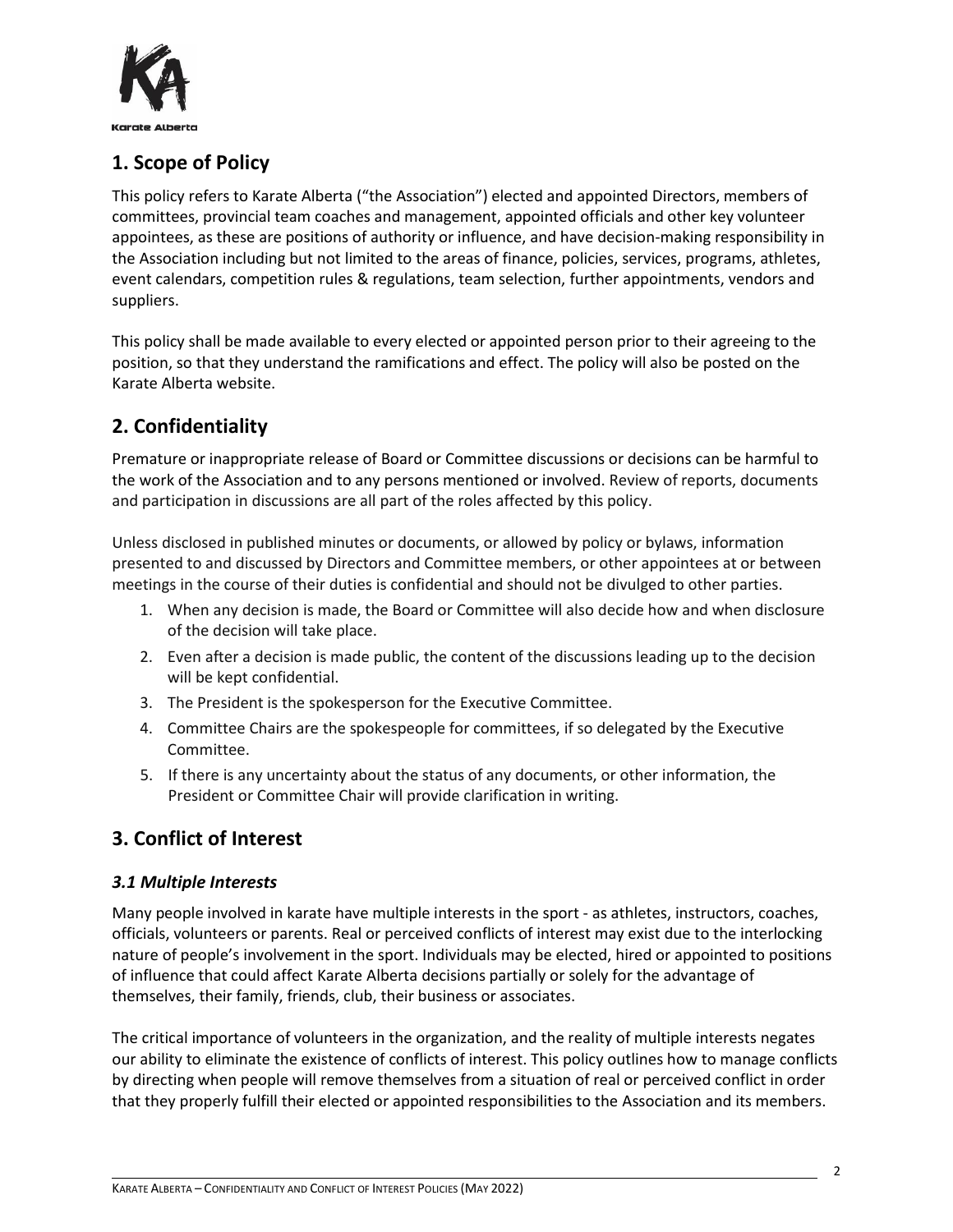

## <span id="page-2-0"></span>*3.2 Defining Conflict of Interest*

Conflicts of interest arise when the real or perceived interests of interests of Karate Alberta are incompatible, or in competition with another interest or involvement of those elected or appointed to positions of influence and responsibility. Such situations present a risk to both the Association and the person in conflict. Real or perceived conflicts of interest can undermine the reputation of both the individuals and Karate Alberta if members or other parties believe, or if in fact, a Karate Alberta action or decision was unduly influenced.

The conflict may be specifically related in the personal interests of the Director, Committee member or appointee, or due to a relationship that individual has with a club, a family member, an associate, a friend or a business or other person or entity.

Conflicts of interest may come in different forms:

- a. Direct financial gain or benefit
- b. Indirect financial gain
- c. Non-financial or personal interests
- d. Conflict of loyalties

### <span id="page-2-1"></span>*3.3 Disclosing Conflicts of Interests*

#### <span id="page-2-2"></span>*3.3.1 Annual Disclosure Form*

Directors, Committee members and other identified appointee positions will be required to complete an annual "Conflict of Interest" Disclosure Statement (*Appendix A*), to be declared at the first meeting of the group and kept on file at the Karate Alberta office.

#### <span id="page-2-3"></span>*3.3.2 Additional Disclosures*

During the year, additions can be made to an individual's annual Disclosure Statement as may be warranted due to new situations and potential conflicts. Such additions will be communicated to the Executive Committee or Committee members or appointee supervisor and the revised document placed on file at the Karate Alberta office

#### <span id="page-2-4"></span>*3.3.3 Declaration at Meetings*

Meeting agendas should contain a standing item near the beginning for the declaration of conflicts of interests that may be relevant to the business to be discussed. Those who are aware of any real or perceived conflict of interest related to the meeting business should make this known.

#### <span id="page-2-5"></span>*3.3.4 Procedure Following Disclosure*

- a. If a conflict of interest is declared at a meeting, the person, or persons concerned may NOT take part in discussion relating to relevant topic either formally at a meeting or informally through private contact, unless such participation is approved in advance by a majority vote of the other directors or committee members.
- b. Except where participation has been approved, the individual in conflict shall not be present at that portion of a meeting when matters in which they have an interest are considered.
- c. The person with a declared conflict of interest must not be part of the decision-making process, or any voting, related to the issue concerned.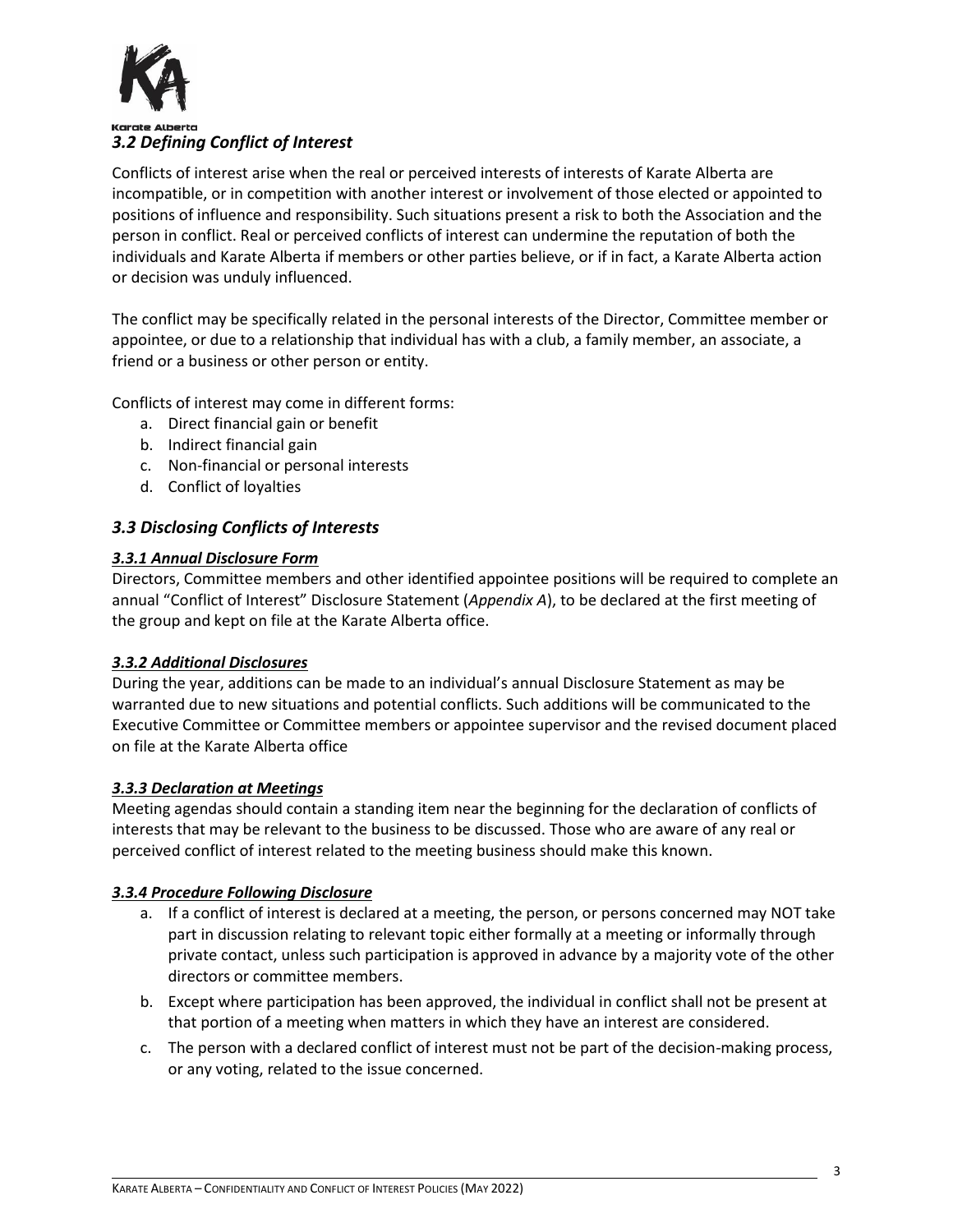

### <span id="page-3-0"></span>*3.4 Requests for Proposals or Services*

Karate Alberta may publish Requests for Proposals or Services or seek submissions from qualified contractors, clubs, companies or facilities that can contribute to the work of the Association.

A Director, Committee Member or other appointee involved in any way with a submitted proposal or associated with a firm or club competing for a contract must remove themselves from all discussions, voting or any other involvement in the selection process, and in any monitoring, evaluation or renewal process.

### <span id="page-3-1"></span>*3.5 On-going Conflicts of Interest*

If a situation or topic or multiple situations or topics for which conflicts of interest arise is detrimental to a Director's or Committee member's or appointee's ability to fulfill their role with Karate Alberta, and the individual is challenged to act in the best interests of Karate Alberta, that individual shall resign from their position(s) with Karate Alberta.